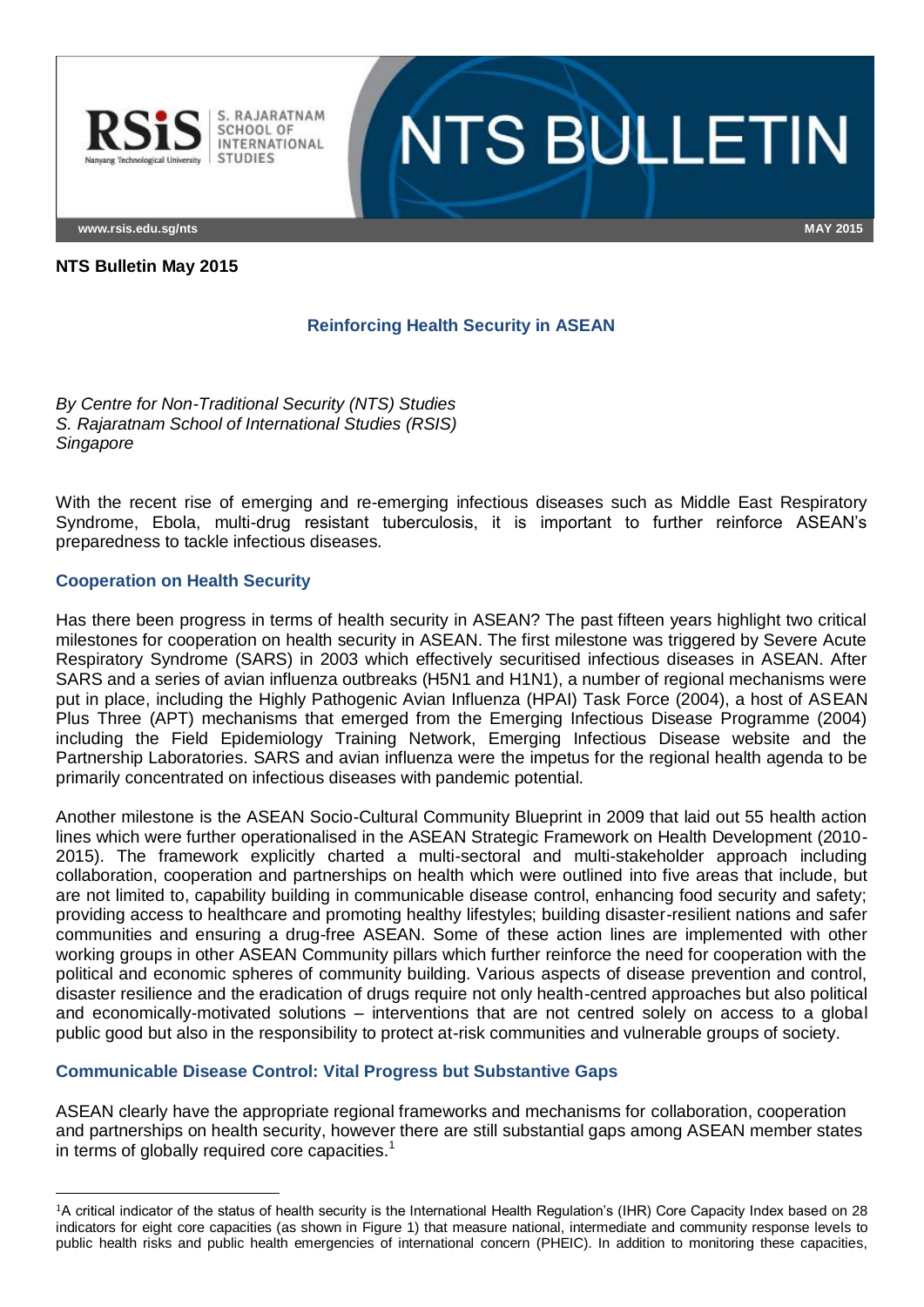Despite the WHO-led Asia Pacific Strategy for Emerging Diseases (APSED) that supported ASEAN programmes for capability building in communicable disease control, the International Health Regulation (IHR) core capacity gaps within ASEAN are still of substantive concern. Based on the rationale for the ASEAN Community building, the less developed CMLV group (Cambodia, Myanmar, Lao PDR and Vietnam) needs to be integrated with the more developed ASEAN6 (Brunei, Indonesia, Malaysia, Philippines, Singapore and Thailand). In terms of the eight core capacities, the CMLV group is almost at par on average with the ASEAN6 group on surveillance and legislation, but the gap in terms of coordination, preparedness, response, laboratory and human resources is still substantial (see Figure 1). The CMLV group is also almost at par with ASEAN6 in terms of zoonosis and food safety, but it still has considerable capability building needs forchemical and radionuclear health hazards and public health events at points of entry (see Figure 2). Gaps in critical capacities such as coordination and preparedness, and capabilities for public health events at points of entry pose serious threats to regional health security, as viruses know no political boundaries.



#### **Health Security beyond 2015**

There has been substantive regional effort into developing core capacities for international public health emergencies. However, with the funding of capacity building and training programmes hinged on three to five year cycles, sustaining the momentum and avoiding pandemic fatigue is indispensable. Including the IHR core capacity index to measure the region"s capability to control communicable diseases in the ASEAN Community Scorecard is critical. Aside from ASEAN dialogue partners and their aid agencies, a number of nongovernment organisations, philanthropic foundations, the private sector and academic communities, have all significantly contributed to regional health activities, from setting up collaborative surveillance mechanisms to supporting training networks. Thus, ASEAN would not need any new mechanism for communicable disease control as it already has the regional framework for it. The only thing needed is to reinforce and sustainably support existing mechanisms to strengthen health security in the region.

ASEAN has come far in terms of the progress that has already been made in building its IHR core capacities. Addressing the capacity gaps for health hazards and public health events at points of entry will need a more comprehensive approach that entails all three ASEAN Community pillars. ASEAN cannot be

 $\overline{a}$ human health hazards (zoonosis, food safety, chemical and radionuclear) and public health events at points of entry (PoE) are also monitored.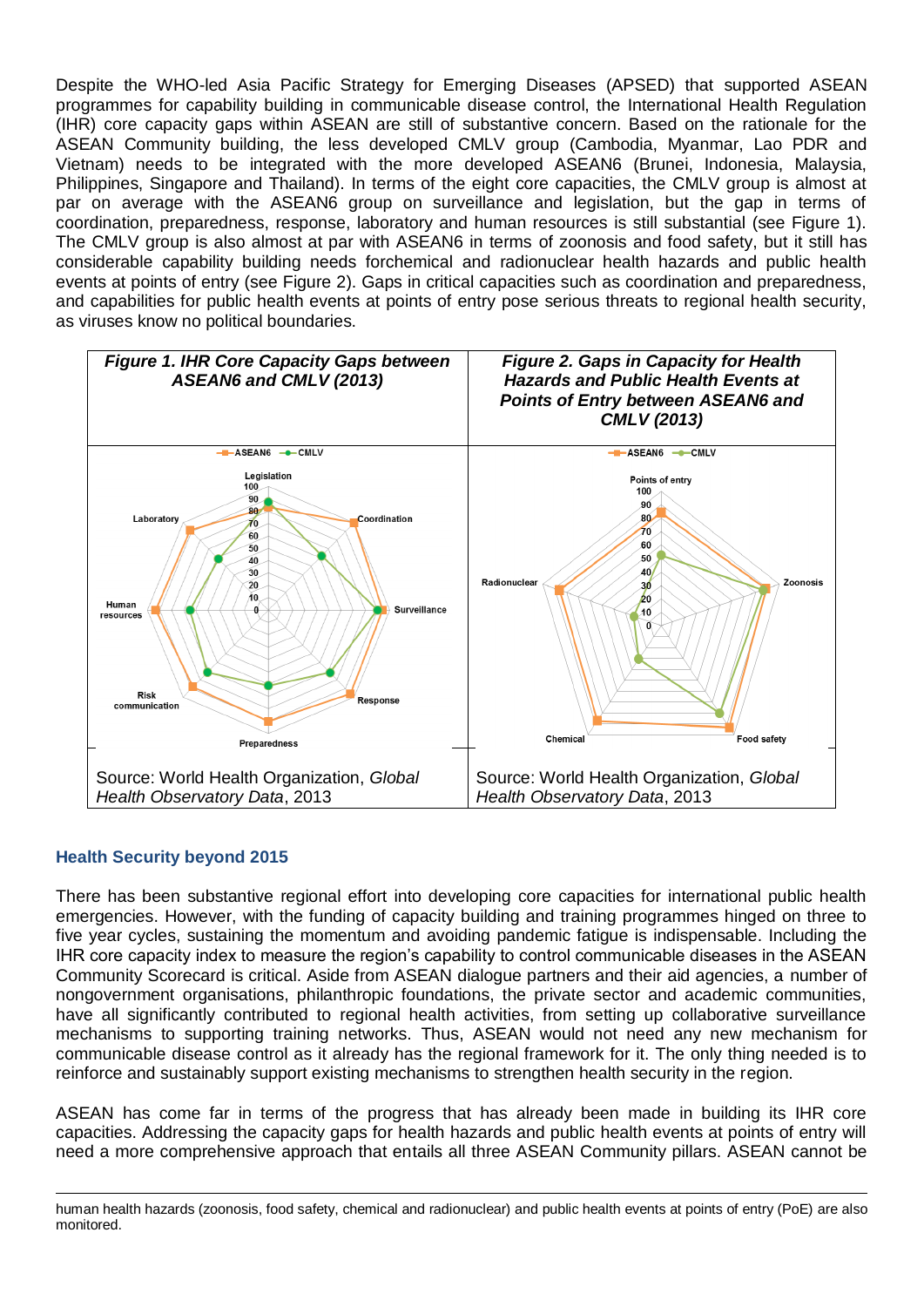complacent in terms of closely assessing and improving its capacity to tackle public health emergencies that not only endanger regional health security but also multiply political and socio-economic insecurities.

### **Recommended Readings**

- [Mely Caballero-Anthony and Gianna Gayle Amul, 2015, Health and human security: Pathways to](http://www.rsis.edu.sg/staff-publication/863-health-and-human-security-pa/#.VVGTZvmqqko)  [advancing a human-centred approach to health security in East Asia, in Simon Rushton and Jeremy](http://www.rsis.edu.sg/staff-publication/863-health-and-human-security-pa/#.VVGTZvmqqko)  [Youde \(eds.\), Routledge Handbook of Global Health Security, London and New York: Routledge.](http://www.rsis.edu.sg/staff-publication/863-health-and-human-security-pa/#.VVGTZvmqqko)
- World Health Organization, 2008, [International Health Regulations \(2005\), 2](http://whqlibdoc.who.int/publications/2008/9789241580410_eng.pdf)<sup>nd</sup> ed, Geneva.

# **CLIMATE CHANGE AND ENVIRONMENTAL SECURITY**

## **News & Commentaries**

- Joseph D'urso, Southeast Asia faces increasingly intense climate events: Analysts, Reuters, 1 April [2015.](http://www.reuters.com/article/2015/04/01/us-climatechange-events-asia-idUSKBN0MS5IR20150401)
- [UN launches "Data for Climate Action" Initiative, International Institute for Sustainable Development](http://climate-l.iisd.org/news/un-launches-data-for-climate-action-initiative/)  [Reporting Services](http://climate-l.iisd.org/news/un-launches-data-for-climate-action-initiative/), 22 April 2015.
- [Hiatus in global average temperatures has little effect on projected temperatures in 2100, Science](http://www.sciencedaily.com/releases/2015/04/150423130203.htm)  [Daily, 23 April 2015.](http://www.sciencedaily.com/releases/2015/04/150423130203.htm)
- [ADB, Cambodia sign new grant to enhance climate change resilience, Asian Development Bank, 27](http://www.adb.org/news/adb-cambodia-sign-new-grant-enhance-climate-change-resilience)  [April 2015.](http://www.adb.org/news/adb-cambodia-sign-new-grant-enhance-climate-change-resilience)
- Christiana Figueres, [Financing the transition to a green global economy, G7G20 Analysis, 28 April](http://www.g7g20.com/articles/christiana-figueres-financing-the-transition-to-a-green-global-economy)  [2015.](http://www.g7g20.com/articles/christiana-figueres-financing-the-transition-to-a-green-global-economy)
- [Maha Rafi Atal, Focus on private sector: Why fair trade may never work, Science and Development](http://www.scidev.net/global/trade/analysis-blog/private-sector-fair-trade-sustainable-consumption.html)  [Network, 30 April 2015.](http://www.scidev.net/global/trade/analysis-blog/private-sector-fair-trade-sustainable-consumption.html)
- [Ocean fronts improve climate and fishery production, study finds, Science Daily, 1 May 2015.](http://www.sciencedaily.com/releases/2015/05/150501182116.htm)
- [Climate change threatens major building projects, say Chinese expert, The Guardian, 4 May 2015.](http://www.theguardian.com/world/2015/may/04/climate-change-threatens-major-building-projects-says-chinese-expert)

# **Selected Publications**

- Kelly Levin et al., 2015, [Accounting framework for the Post-2020 period,](http://norden.diva-portal.org/smash/record.jsf?pid=diva2%3A799242&dswid=-9176) Nordic Council of Ministers, [Copenhagen.](http://norden.diva-portal.org/smash/record.jsf?pid=diva2%3A799242&dswid=-9176)
- Navroz K Dubash et al, 2015, Informing India's energy and climate debate: Policy lessons from modelling studies, [New Delhi: Centre for Policy Research.](http://www.mapsprogramme.org/wp-content/uploads/Informing-Indias-Energy-and-Climate-Debate_CPR-IIASA.pdf)
- [Wetlands International, 2015, Accounting for peatland hotspots, Wetlands International Position](http://www.wetlands.org/WatchRead/Currentpublications/tabid/56/ArticleType/ArticleView/ArticleID/3657/Default.aspx)  [Paper.](http://www.wetlands.org/WatchRead/Currentpublications/tabid/56/ArticleType/ArticleView/ArticleID/3657/Default.aspx)

#### **Events & Announcements**

- [The Sustainable Stock Exchanges Regional Dialogue: South East Asia, 18 May 2015, Bangkok,](http://www.sseinitiative.org/home-slider/2015-regional-dialogue-south-east-asia-2/)  [Thailand.](http://www.sseinitiative.org/home-slider/2015-regional-dialogue-south-east-asia-2/)
- [Asia Pacific Forum on Sustainable Development 2015, 21–22 May 2015, Bangkok, Thailand.](http://www.unescap.org/events/apfsd2)
- [Bonn Climate Change Conference, SBSTA 42, SBI 42 & ADP 2.9, 1–11 June 2015, Bonn, Germany](https://unfccc.int/files/meetings/bonn_jun_2015/application/pdf/sb_42_overview_schedule.pdf)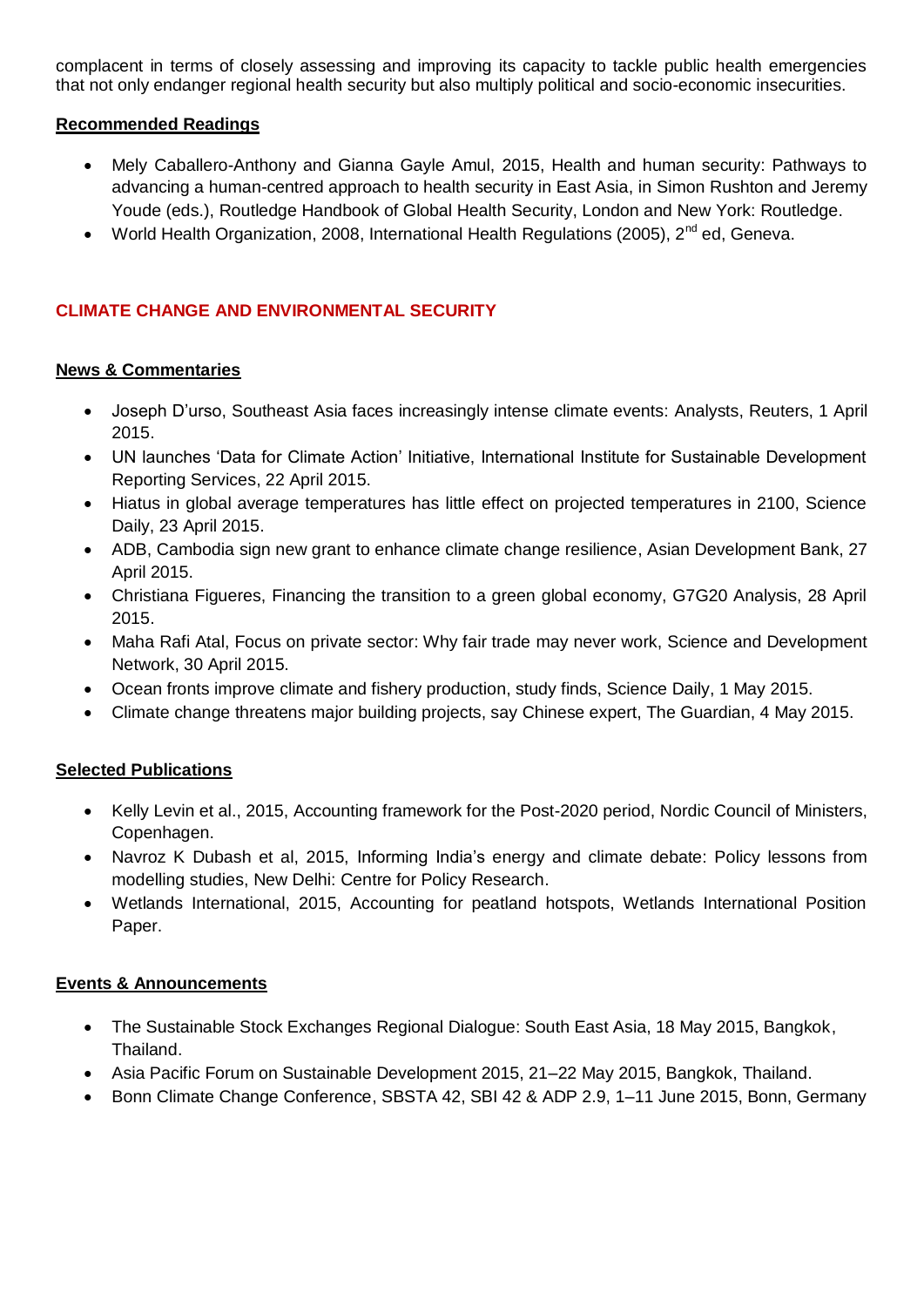## **News & Commentaries**

- Arthur Neslen, New energy storage plant could 'revolutionise' renewable sector, The Guardian, 8 [April 2015.](http://www.theguardian.com/environment/2015/apr/08/new-energy-storage-plant-could-revolutionise-renewable-sector)
- [Nuclear power a "last resort", says VP, The Jakarta Post, 14 April 2015.](http://www.thejakartapost.com/news/2015/04/14/nuclear-power-a-last-resort-says-vp.html)
- Raras Cahyafitri, Govt gets serious about renewable energy development, The Jakarta Post, 21 [April 2015.](http://www.thejakartapost.com/news/2015/04/21/govt-gets-serious-about-renewable-energy-development.html)
- [Jack Kim, South Korea, U.S. reach deal to revise civil nuclear pact, Reuters, 22 April 2015.](http://www.reuters.com/article/2015/04/22/us-southkorea-usa-nuclear-idUSKBN0ND08R20150422)
- [Kentaro Hamada, Japan court approves restart of reactors in boost for Abe"s nuclear policy, 22 April](http://www.reuters.com/article/2015/04/22/us-japan-nuclear-courts-idUSKBN0NC1QD20150422)  [2015.](http://www.reuters.com/article/2015/04/22/us-japan-nuclear-courts-idUSKBN0NC1QD20150422)
- Joash [Pleiter, China to build Iranian nuclear power plants, Future Directions International, 22 April](http://www.futuredirections.org.au/publications/indian-ocean/29-indian-ocean-swa/2231-china-to-build-iranian-nuclear-power-plants.html)  [2015.](http://www.futuredirections.org.au/publications/indian-ocean/29-indian-ocean-swa/2231-china-to-build-iranian-nuclear-power-plants.html)
- [China, Russia agree to jointly build hydropower plant: Xinhua, The Straits Times, 9 May 2015.](http://www.straitstimes.com/news/asia/east-asia/story/china-russia-agree-jointly-build-hydropower-plant-xinhua-20150509) [Associated Press, US nuclear plant explosion: Transformer failure caused fire but no injuries, The](http://www.theguardian.com/us-news/2015/may/10/us-nuclear-plant-shuts-down-after-fire)  [Guardian, 10 May 2015.](http://www.theguardian.com/us-news/2015/may/10/us-nuclear-plant-shuts-down-after-fire)

## **Selected Publications**

- Ryoichu Komiyama, Yasumasa [Fujii, 2015, Long-term scenario analysis of nuclear energy and](http://www.sciencedirect.com/science/article/pii/S0301421515001470)  [variable renewables in Japan"s power generation mix considering flexible power resources,](http://www.sciencedirect.com/science/article/pii/S0301421515001470) Energy [Policy, Vol. 83, pp. 169–184.](http://www.sciencedirect.com/science/article/pii/S0301421515001470)
- [Staffan A. Qvist, Barry W. Brook, 2015, Environmental and health impacts of a policy to phase out](http://www.sciencedirect.com/science/article/pii/S0301421515001470)  nuclear power in Sweden, Energy Policy, Vol. 84, pp. 1–10.

#### **Events & Announcements**

- [Asia Clean Energy Forum 2015, 15–19 June 2015, Manila, The Philippines.](http://www.asiacleanenergyforum.org/)
- [Vienna Energy Forum 2015, 18–20 June 2015, Vienna, Austria.](http://www.asiacleanenergyforum.org/)

# **FOOD SECURITY**

#### **News & Commentaries**

- [Wheat procurement may miss 30-million tonnes target this year: Government, The Economic](http://articles.economictimes.indiatimes.com/2015-04-28/news/61615778_1_wheat-procurement-food-grains-paswan)  [Times, 28 April 2015.](http://articles.economictimes.indiatimes.com/2015-04-28/news/61615778_1_wheat-procurement-food-grains-paswan)
- [Russia looks set to extend import ban on Western food, Reuters Canada, 30 April 2015.](http://ca.reuters.com/article/topNews/idCAKBN0NL1G220150430)
- Nepal: Quake's impact on food security likely 'very high,' warns UN agency, UN News Centre, 30 [April 2015.](http://www.un.org/apps/news/story.asp?NewsID=50736#.VVIhW46qqko)
- [Zhong Nan, China implements stricter policies to protect grain reserve, battle corruption, 30 April](http://news.asiaone.com/news/asia/china-implements-stricter-policies-protect-grain-reserve-battle-corruption)  [2015.](http://news.asiaone.com/news/asia/china-implements-stricter-policies-protect-grain-reserve-battle-corruption)
- [Food Security Act to be adopted by 90% states by June: Paswan, INDOlink, 3 May 2015.](http://www.indolink.com/displayArticleS.php?id=050215101339)
- [Claire Luke, Food aid showdown in US Congress, Devex, 7 May 2015.](https://www.devex.com/news/food-aid-showdown-in-us-congress-86079)
- [FAO predicts World Food Import Bill to fall to five-year Low, The Crop Site, 8 May 2015.](http://www.thecropsite.com/news/17590/fao-predicts-world-food-import-bill-to-fall-to-fiveyear-low/)
- [Chris Harris, G20 Action Plan for Food Sustainability, The Crop Site, 11 May 2015.](http://www.thecropsite.com/news/17592/g20-action-plan-for-food-sustainability/)
- Finnigan Wa Simbeye, Tanzania: CTI applauds move towards an African FTA, All Africa, 12 May [2015.](http://allafrica.com/stories/201505120193.html)
- [Drought-hit Southern Africa at risk of food shortage –](http://www.channelnewsasia.com/news/world/drought-hit-southern-afri/1840356.html) WFP, Channel News Asia, 12 May 2015.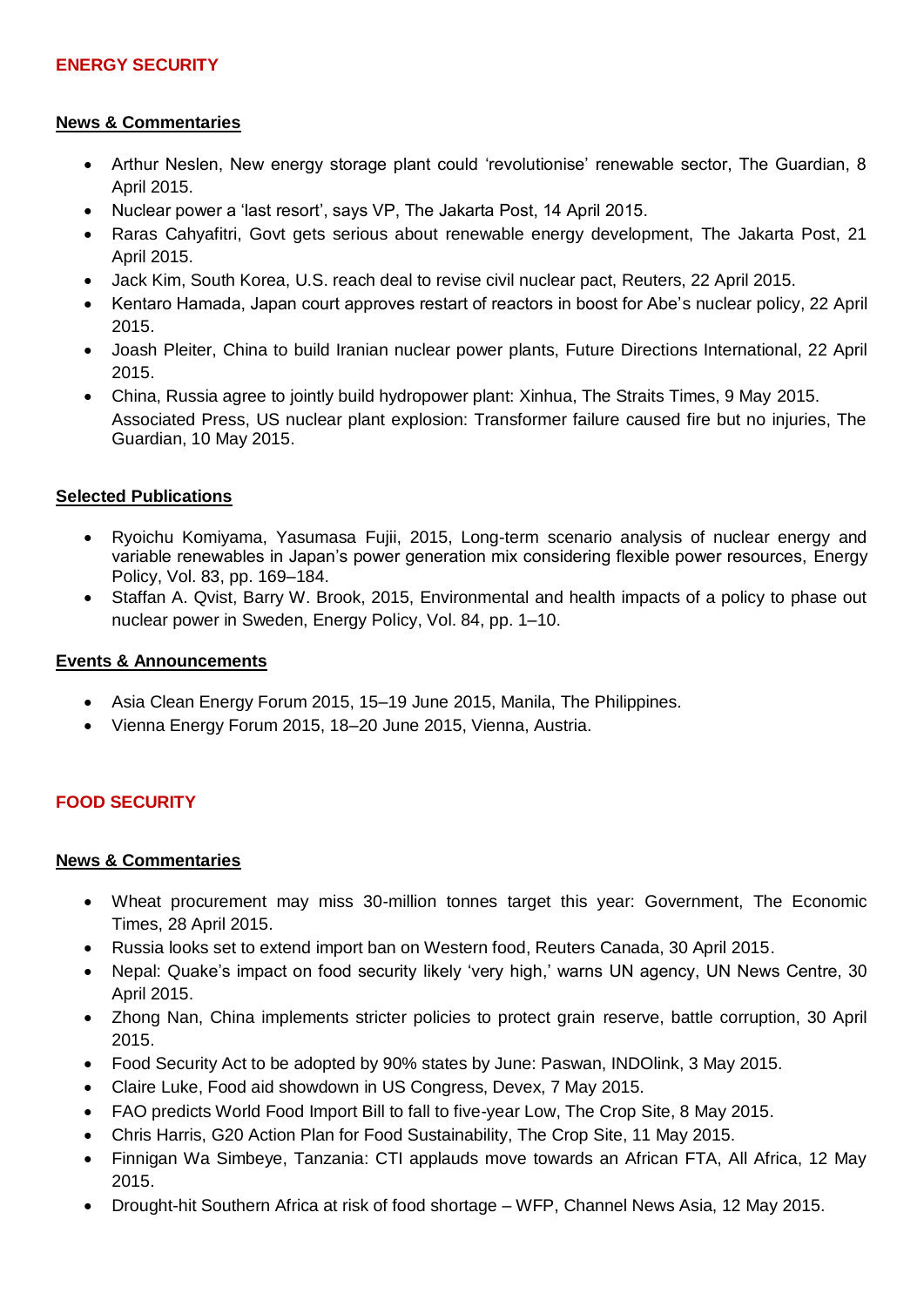## **Selected Publications**

- Rémi [Generoso, 2015, How do rainfall variability, food security and remittances interact? The case](http://www.sciencedirect.com/science/article/pii/S0921800915000944)  [of rural Mali, Ecological Economics, Vol. 114, pp. 188–198.](http://www.sciencedirect.com/science/article/pii/S0921800915000944)
- Zhuo Ting Li, J.Y. Yang, C.F. Drury, G. [Hoogenboom, 2015, Evaluation of the DSSAT-CSM for](http://www.sciencedirect.com.ezlibproxy1.ntu.edu.sg/science/article/pii/S0308521X14001747)  [simulating yield and soil organic C and N of a long-term maize and wheat rotation experiment in the](http://www.sciencedirect.com.ezlibproxy1.ntu.edu.sg/science/article/pii/S0308521X14001747)  [Loess Plateau of Northwestern China, Agricultural Systems, Vol. 135, pp.90–104.](http://www.sciencedirect.com.ezlibproxy1.ntu.edu.sg/science/article/pii/S0308521X14001747)

# **Events & Announcements**

- Innovations in Climate-Smart Agriculture for Small-Scale Producers, 14–17 May 2015, Montego [Bay, Jamaica.](http://hosted.vresp.com/1806401/4f16154d7d/548582881/f4bd5342c3/)
- World [Food System Conference 2015, 21–26 June 2015, Ascona, Switzerland.](http://www.wfsconference2015.org/)
- IPC Global Event [EXPO Milano 2015: Chronic Food Insecurity and Nutrition Classifications, 20–](http://www.fsincop.net/news-events/detail/en/c/282237/) [21 May, Milan, Italy.](http://www.fsincop.net/news-events/detail/en/c/282237/)

# **HEALTH SECURITY**

## **News & Commentaries**

- [Hanis Zainal and Adrian Chan, Health Ministry: No reports of products containing DNP in Malaysian](http://www.thestar.com.my/News/Nation/2015/05/07/Health-Ministry-no-reports-of-death/)  [market, The Star Online, 7 May 2015.](http://www.thestar.com.my/News/Nation/2015/05/07/Health-Ministry-no-reports-of-death/)
- [Tuoi Tre News, Vietnam among countries with alarming hepatitis B infection rate: WHO, Tuoi Tre](http://www.thestar.com.my/News/Nation/2015/05/07/Health-Ministry-no-reports-of-death/)  News Vietnam, 7 May 2015.
- [WHO committed to helping Nepal deliver health care to its](http://www.searo.who.int/mediacentre/releases/2015/pr1601/en/) citizens, says WHO South-East Asia [Regional Director, World Health Organisation Regional Office Southeast Asia, 7 May 2015.](http://www.searo.who.int/mediacentre/releases/2015/pr1601/en/)
- [The World Bank, World Bank provides \\$1.6 billion for Myanmar health services, The Establishment](http://www.establishmentpost.com/world-bank-provides-1-6-billion-myanmar-health-services/)  [Post, 9 May 2015.](http://www.establishmentpost.com/world-bank-provides-1-6-billion-myanmar-health-services/)
- [Salma Khalik, Kidney failure rates in Singapore on](http://www.straitstimes.com/news/singapore/health/story/kidney-failure-rates-singapore-the-rise-20150510) the rise, The Straits Times, 10 May 2015.
- [Noah Leavitt, Thailand seeks to address shortage of rural health care providers, Harvard School of](http://www.hsph.harvard.edu/news/features/thailand-seeks-to-address-shortage-of-rural-health-care-providers/)  [Public Health, 11 May 2015.](http://www.hsph.harvard.edu/news/features/thailand-seeks-to-address-shortage-of-rural-health-care-providers/)
- [Lara Tan, DOH records highest number of HIV cases since 1984, CNN Philippines, 12 May 2015.](http://cnnphilippines.com/news/2015/05/11/DOH-HIV-cases-at-its-highest-yet.html)

#### **Selected Publications**

- [Special issue on universal health coverage, 2014, WHO South-East Asia Journal of Public Health,](http://www.searo.who.int/publications/journals/seajph/en/)  [Vol. 3, No. 3-4, pp. 197–300.](http://www.searo.who.int/publications/journals/seajph/en/)
- [Limkittikul et al., 2014, Epidemiological trends of dengue disease in Thailand \(2000–2011\): A](http://www.searo.who.int/publications/journals/seajph/en/)  systematic literature review, PLOS Neglected Tropical Diseases, Vol. 8, No. 11.

#### **Events & Announcements**

- [Public Health Conference 2015, 11–13 July 2015, Bangkok, Thailand.](http://www.publichealth-conference.org/)
- [8](http://www.publichealth-conference.org/)<sup>th</sup> [European Public Health Conference,](http://www.publichealth-conference.org/) 14–17 October 2015, Milan, Italy.

# **PEACE, HUMAN SECURITY AND DEVELOPMENT**

#### **News & Commentaries**

[Emma Campbell-Mohn, China: The world"s new peacekeeper?,The Diplomat, 8 April 2015.](http://thediplomat.com/2015/04/china-the-worlds-new-peacekeeper/)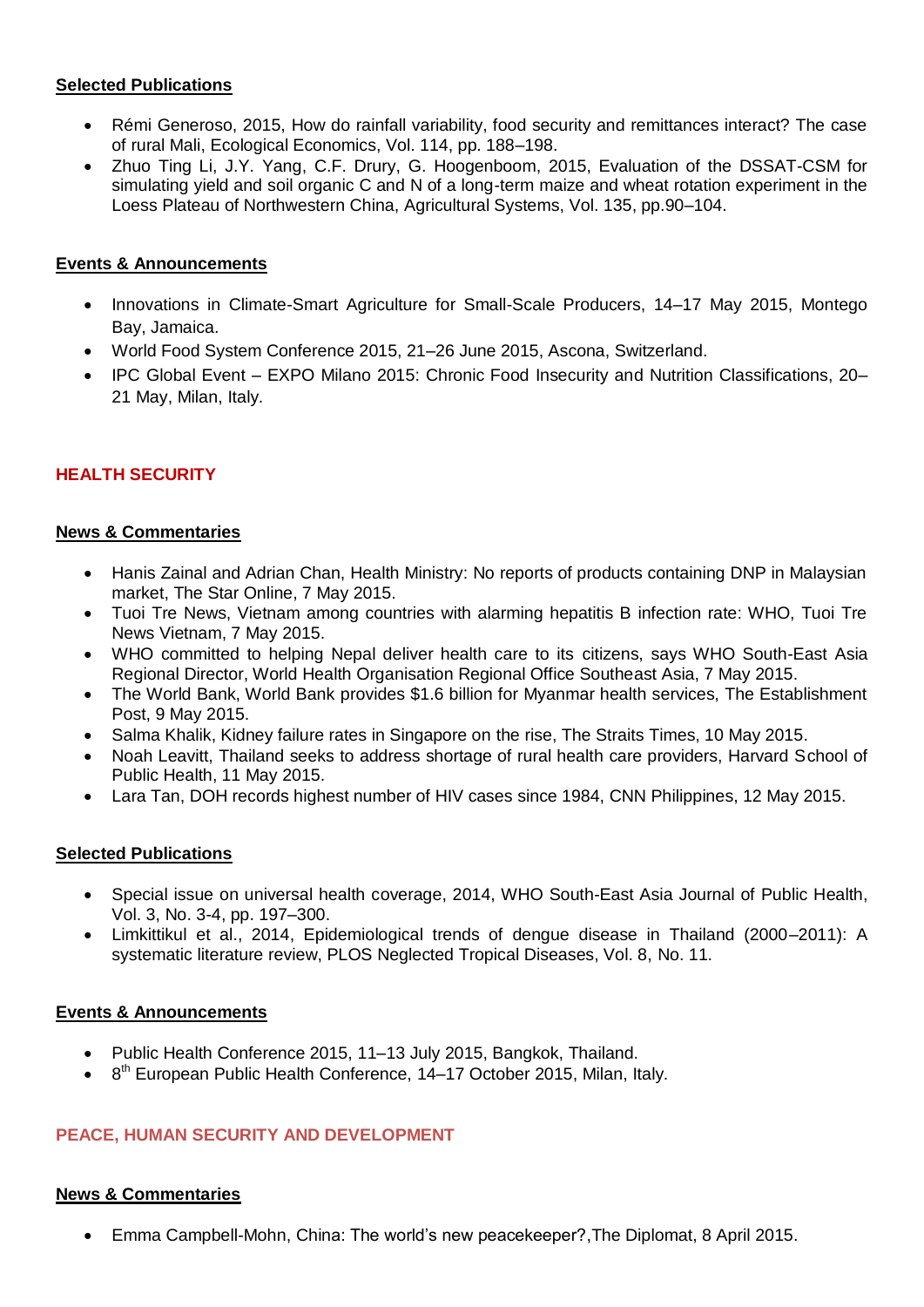- [Louis Charbonneau, UN chief urges Myanmar to address Muslims" status ahead of vote, Reuters,](http://www.reuters.com/article/2015/04/24/us-myanmar-un-idUSKBN0NF2DE20150424)  [28 April 2015.](http://www.reuters.com/article/2015/04/24/us-myanmar-un-idUSKBN0NF2DE20150424)
- [Ruma Paul, Bangladesh opposition boycotts mayoral elections, calls them rigged, Reuters, 28 April](http://www.reuters.com/article/2015/04/28/us-bangladesh-vote-idUSKBN0NJ0O720150428)  [2015.](http://www.reuters.com/article/2015/04/28/us-bangladesh-vote-idUSKBN0NJ0O720150428)
- [Helen Regan, Australia is trying to get refugees to resettle in Cambodia and unsurprisingly they](http://time.com/3829148/australia-nauru-refugees-asylum-seekers-resettle-cambodia-bribes/)  [refuse to go, Time, 5 May 2015.](http://time.com/3829148/australia-nauru-refugees-asylum-seekers-resettle-cambodia-bribes/)
- [IrineRoba, Advancing human rights after the AAC and the ASEAN summit, The Jakarta Post, 7 May](http://www.thejakartapost.com/news/2015/05/07/advancing-human-rights-after-aac-and-asean-summit.html)  [2015.](http://www.thejakartapost.com/news/2015/05/07/advancing-human-rights-after-aac-and-asean-summit.html)
- New UN refugee agency report documents [alarming surge in Bay of Bengal crossings, UN News](http://www.un.org/apps/news/story.asp?NewsID=50800#.VVF3GVWUcgk)  [Centre, 8 May 2015.](http://www.un.org/apps/news/story.asp?NewsID=50800#.VVF3GVWUcgk)

# **Selected Publications**

- [Alexandra Bilak et al., 2015, Global overview 2015: People internally displaced by conflict and](http://www.internal-displacement.org/assets/library/Media/201505-Global-Overview-2015/20150506-global-overview-2015-en.pdf)  [violence, Geneva: Norwegian Refugee Council and Internal Displacement Monitoring Centre.](http://www.internal-displacement.org/assets/library/Media/201505-Global-Overview-2015/20150506-global-overview-2015-en.pdf)
- [Jun Zhao, 2015, China and the uneasy case for universal human rights, Human Rights Quarterly,](http://muse.jhu.edu/login?auth=0&type=summary&url=/journals/human_rights_quarterly/v037/37.1.zhao.html) [Vol.37, No.1, pp. 29–52.](http://muse.jhu.edu/login?auth=0&type=summary&url=/journals/human_rights_quarterly/v037/37.1.zhao.html)

#### **Events and Announcements**

- [Public seminar: Preventing Election Violence in Myanmar, 27 May 2015, Brisbane, Australia.](http://www.r2pasiapacific.org/events-2015)
- [International Day of United Nations Peacekeepers, 29 May](http://www.un.org/en/peacekeeping/operations/pkday.shtml) 2015.

# **TRANSNATIONAL CRIME**

### **News & Commentaries**

- [Two thousand human trafficking victims benefit annually from UN Trust Fund, UNODC, 14 April](http://www.unodc.org/unodc/en/frontpage/2015/April/two-thousand-human-trafficking-victims-benefit-annually-from-un-trust-fund.html)  [2015.](http://www.unodc.org/unodc/en/frontpage/2015/April/two-thousand-human-trafficking-victims-benefit-annually-from-un-trust-fund.html)
- [Bandung Message pledges to tackle transnational crime, terrorism, Xinhuanet, 23 April](http://news.xinhuanet.com/english/2015-04/23/c_134178605.htm)  [2015.Thailand downplays probe into police links to human trafficking, Channel News Asia, 11 May](http://news.xinhuanet.com/english/2015-04/23/c_134178605.htm)  2015.
- [Bryan Harris, Easing of Asian border controls puts migrants in peril, UN warns, South China](http://www.scmp.com/news/hong-kong/law-crime/article/1784463/easing-asian-border-controls-puts-migrants-peril-un-warns)  [Morning Post, 3 May 2015.](http://www.scmp.com/news/hong-kong/law-crime/article/1784463/easing-asian-border-controls-puts-migrants-peril-un-warns)
- [INTERPOL issues global alert for potentially lethal illicit diet drug, INTERPOL, 4 May 2015.](http://www.interpol.int/News-and-media/News/2015/N2015-050)
- [Police target trafficking kingpins, Bangkok Post, 5 May 2015.](http://www.bangkokpost.com/news/crime/551395/police-target-trafficking-kingpins)
- [Ryan Grenoble, Wildlife trafficker tries to smuggle 24 endangered cockatoos in plastic bottles, gets](http://www.huffingtonpost.com/2015/05/07/smuggler-cockatoo-birds-plastic-bottles_n_7225936.html)  [caught, The Huffington Post, 7 May 2015.](http://www.huffingtonpost.com/2015/05/07/smuggler-cockatoo-birds-plastic-bottles_n_7225936.html)
- [ASEAN faces challenges in transnational maritime crimes –](http://www.theborneopost.com/2015/05/07/asean-faces-challenges-in-transnational-maritime-crimes-mima-chairman/) MIMA chairman, Borneo Post Online, 7 [May 2015.](http://www.theborneopost.com/2015/05/07/asean-faces-challenges-in-transnational-maritime-crimes-mima-chairman/)
- [Caitriona Heinl and Stephen Honiss, Cybersecurity: Advancing Global Law Enforcement](http://www.rsis.edu.sg/wp-content/uploads/2015/05/CO15111.pdf)  [Cooperation, RSIS Commentary No. 111, 8 May 2015.](http://www.rsis.edu.sg/wp-content/uploads/2015/05/CO15111.pdf)
- [Thailand downplays probe into police links to human trafficking, Channel News Asia, 11 May 2015.](http://www.channelnewsasia.com/news/asiapacific/thailand-downplays-probe/1840208.html)

# **Selected Publications**

- [United Nations Office on Drugs and Crime \(UNODC\), 2015, Migrant smuggling in Asia: Current](http://www.unodc.org/documents/southeastasiaandpacific/Publications/2015/som/Current_Trends_and_Related_Challenges_web.pdf)  [trends and related challenges, Bangkok: UNODC Regional Office for Southeast Asia and the](http://www.unodc.org/documents/southeastasiaandpacific/Publications/2015/som/Current_Trends_and_Related_Challenges_web.pdf)  [Pacific.](http://www.unodc.org/documents/southeastasiaandpacific/Publications/2015/som/Current_Trends_and_Related_Challenges_web.pdf)
- Christine Goodall, 2015, [Shouting towards the sky: The role of religious individuals, communities,](http://www.unhcr.org/554764b49.html)  [organisations and institutions in support for refugees and asylum seekers, New Issues in Refugee](http://www.unhcr.org/554764b49.html)  [Research Paper No. 275, Geneva: United Nations High Commissioner for Refugees.](http://www.unhcr.org/554764b49.html)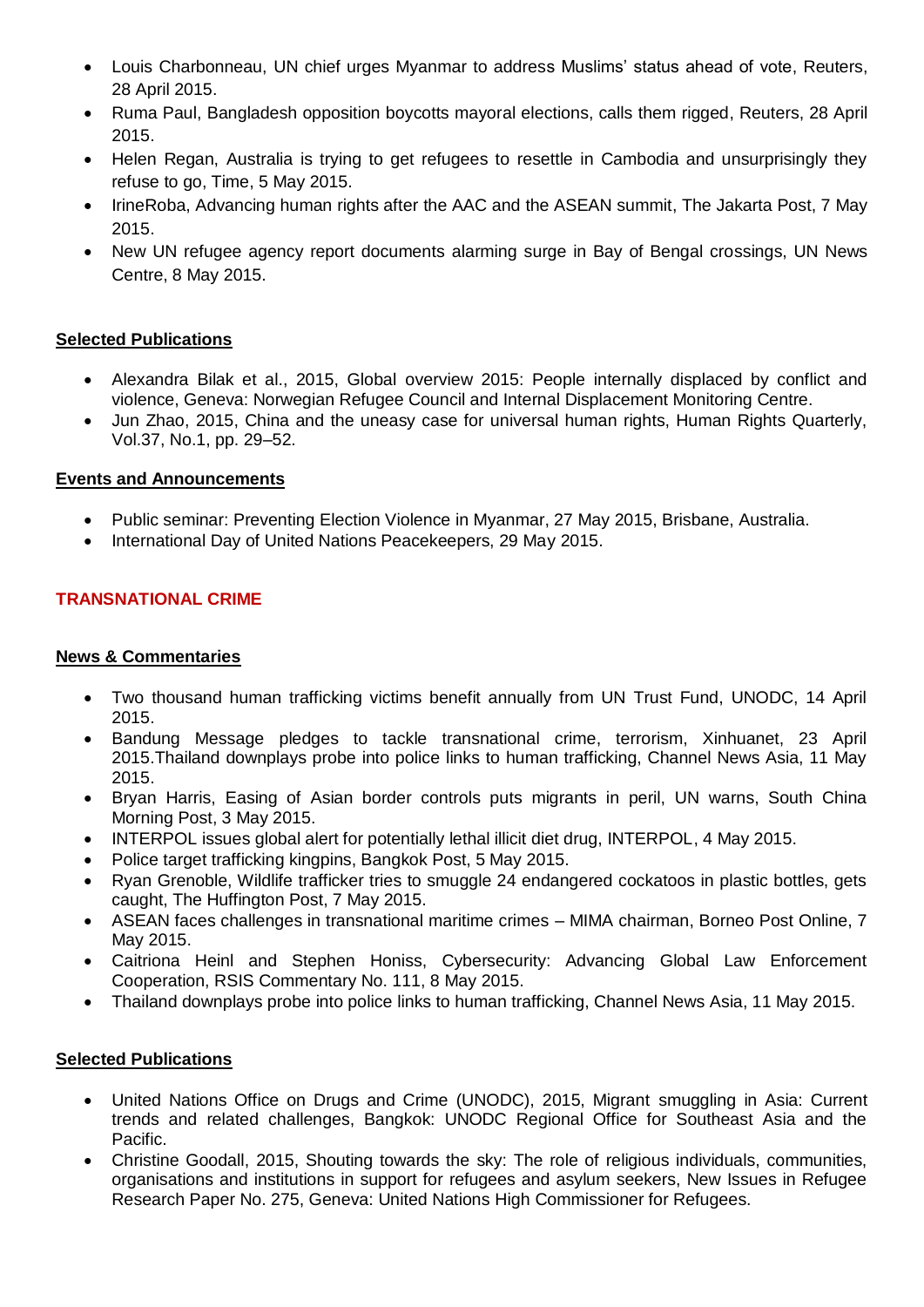# **Events & Announcements**

- [CIFAL-RSO Training Workshop on Enhancing a Victim Centred Approach to Trafficking in Persons,](http://www.baliprocess.net/upcoming-events/2015/6/16397/cifal-rso-training-workshop-on-enhancing-a-victim-centered-approach-to-trafficking-in-persons)  [22–25 June 2015, Jeju, Republic of Korea.](http://www.baliprocess.net/upcoming-events/2015/6/16397/cifal-rso-training-workshop-on-enhancing-a-victim-centered-approach-to-trafficking-in-persons)
- 2<sup>nd</sup> International Conference on Cybercrime [and Cybersecurity, 24–25 June 2015, Morocco.](http://www.icc-cs2015.uae.ma/)
- [Call for Presentations: Slavery Past, Present and Future, 1](http://www.inter-disciplinary.net/probing-the-boundaries/hostility-and-violence/slavery-past-present-and-future/call-for-presentations/)<sup>st</sup> Global Meeting, 7–9 July 2015, Oxford, [United Kingdom.](http://www.inter-disciplinary.net/probing-the-boundaries/hostility-and-violence/slavery-past-present-and-future/call-for-presentations/)

# **HUMANITARIAN ASSISTANCE AND DISASTER RESPONSE**

# **News & Commentaries**

- [Mely Caballero-Anthony, Alistair D. B. Cook, Julius Cesar Imperial Trajano, Nepal earthquake:](http://www.rsis.edu.sg/rsis-publication/nts/co15100-nepal-earthquake-enhancing-international-humanitarian-cooperation/#.VVFkqJOSm1k)  [Enhancing international humanitarian cooperation, RSIS Commentaries, 27 April 2015.](http://www.rsis.edu.sg/rsis-publication/nts/co15100-nepal-earthquake-enhancing-international-humanitarian-cooperation/#.VVFkqJOSm1k)
- [Nepal: opening first field hub, UN health agency expands support to areas cut off by quake, UN](http://www.un.org/apps/news/story.asp?NewsID=50756#.VVF0X5OSm1l)  [News Centre, 3 May 2015.](http://www.un.org/apps/news/story.asp?NewsID=50756#.VVF0X5OSm1l)
- [Reuters, Typhoon Dodong, Mt. Bulusan pose twin threats to PHL, GMA News Online, 8 May 2015.](http://www.gmanetwork.com/news/story/484006/news/nation/typhoon-dodong-mt-bulusan-pose-twin-threats-to-phl)
- [Pradumna Bickram Rana, Nepal earthquake: Could a](http://www.rsis.edu.sg/rsis-publication/cms/co15112-nepal-earthquake-could-a-stronger-and-more-scenic-country-emerge/#.VVFlH5OSm1k) stronger and more scenic country emerge?, [RSIS Commentaries, 11 May 2015.](http://www.rsis.edu.sg/rsis-publication/cms/co15112-nepal-earthquake-could-a-stronger-and-more-scenic-country-emerge/#.VVFlH5OSm1k)
- [Joel Guinto, Why Typhoon Dodong caused few deaths, ABSCBN News.com, 11 May 2015.](http://www.abs-cbnnews.com/focus/05/11/15/why-typhoon-dodong-caused-few-deaths)
- [Singapore Armed Forces concludes relief mission in Nepal, AsiaOne, 11 May 2015.](http://news.asiaone.com/news/singapore/singapore-armed-forces-concludes-relief-mission-nepal#sthash.hp007sGG.dpuf)

## **Selected Publications**

- [UN Office for the Coordination of Humanitarian Affairs \(OCHA\), 2015, Global humanitarian overview](http://reliefweb.int/sites/reliefweb.int/files/resources/GHO-FINAL-web.pdf)  [2015, Geneva.](http://reliefweb.int/sites/reliefweb.int/files/resources/GHO-FINAL-web.pdf)
- [Development Initiatives, Global humanitarian assistance report 2014, Bristol.](http://www.globalhumanitarianassistance.org/wp-content/uploads/2014/09/GHA-Report-2014-interactive.pdf)

# **Events & Announcements**

- [The Asian Conference on Peace, Humanitarian Aid and Service, 6–8 August 2015, Hiroshima,](http://esdfocus.org/peace-humanitarian-aid-service-conference/)  [Japan.](http://esdfocus.org/peace-humanitarian-aid-service-conference/)
- [AIDF Asia: Aid & Response Summit 2015, 16–18 June 2015, Bangkok, Thailand.](http://www.aidforum.org/events/event/aidf-asia-aid-response-summit-2015)

# **WATER SECURITY**

#### **News & Commentaries**

- UAE delegation advances water security debate at the  $7<sup>th</sup>$  World Water Forum, Water Online, 21 [April 2015.](http://www.wateronline.com/doc/uae-delegation-advances-water-security-debate-at-th-world-water-forum-0001)
- [Elizabeth Harrington, USDA spends \\$900,000 to teach "meta-thinking" about water to children, The](http://freebeacon.com/issues/usda-spends-900000-to-teach-meta-thinking-about-water-to-children/)  [Washington Free Beacon, 22 April 2015.](http://freebeacon.com/issues/usda-spends-900000-to-teach-meta-thinking-about-water-to-children/)
- Kamran Haider and Natalie Obiko Pearson, Even China won't finance this dam as water fight [looms, Bloomberg, 22 April 2015.](http://www.bloomberg.com/news/articles/2015-04-22/even-china-won-t-finance-this-pakistan-dam-as-water-fight-looms)
- [Elijah Wolfson, Drying up: The race to save California from drought, Newsweek, 23 April 2015.](http://www.newsweek.com/2015/05/01/can-science-save-california-drought-324087.html)
- [Alyssa Martino, Water scarcity is helping radicalize the Middle East, Vice, 25 April 2015.](http://www.vice.com/read/is-water-scarcity-radicalizing-the-middle-east-235)
- [Swaran Singh, Water was and geopolitics, The Hindu, 26 April 2015.](http://www.thehindu.com/books/books-reviews/water-peace-and-war-book-review/article7141547.ece)
- [Nation"s water security threat has reached alarming proportions, VietnamNet, 27 April 2015.](http://english.vietnamnet.vn/fms/environment/128987/nation-s-water-security-threat-has-reached-alarming-proportions.html)
- [PBSP, Coca Cola, US Government partner to improve water access, Philippine Information Agency,](http://news.pia.gov.ph/article/view/1781430234249/pbsp-coca-cola-us-government-partner-to-improve-water-access)  [29 April 2015.](http://news.pia.gov.ph/article/view/1781430234249/pbsp-coca-cola-us-government-partner-to-improve-water-access)